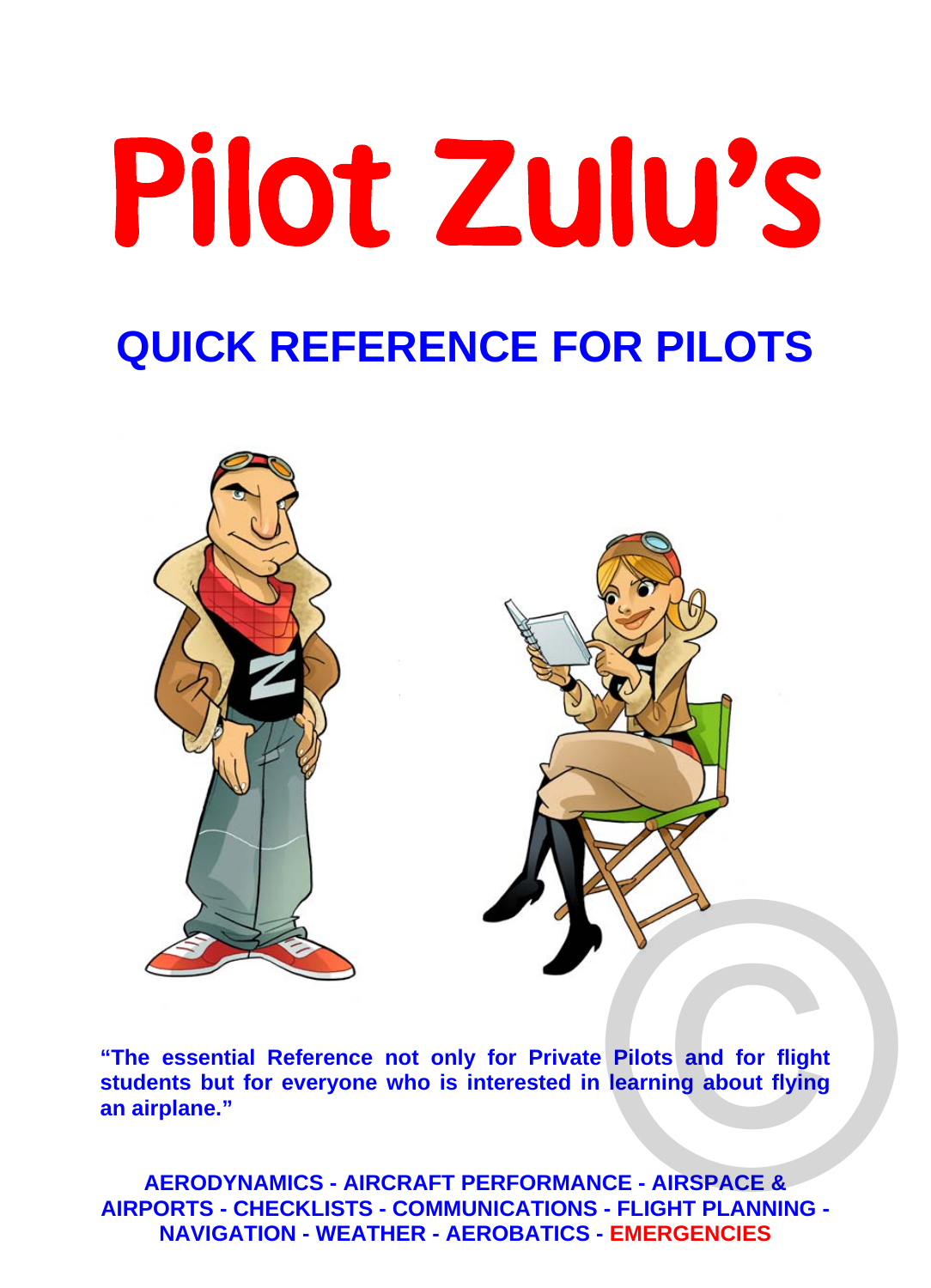**This book summarizes the basic knowledge needed by a Private Pilot to fly under visual flight rules (VFR) in airspace almost anywhere in the world. It is presented in a very clear and easy to understand format and specific items are quickly located.** 

**Making it especially useful to take along in the flight bag are the working E6B circular flight calculator, the transparent compass rose and plotter, the scaled rulers, the plastic pockets for notes and checklists and the rotating pattern indicator.** 

**Long time pilots as well as those who are interested in learning to fly or are just interested in learning about flying will enjoy meeting Zulu and his associate Juliet who have both been awarded the designation Master Flight Instructor.** 

"*Pilot Zulu's Quick Reference for Pilots* is a great reference for the student pilot. Great illustrations and cartoon characters, also."

#### **Phil Boyer, President, Aircraft Owners and Pilots Association (AOPA).**

"Yes, I remember teaching Zulu to fly all those years ago. He was a very good student but possibly a bit sure of himself. Doesn't look as if he's changed! More seriously, *Pilot Zulu* is a reference guide that will provide students with a world of aviation knowledge and information. As a pilot and Master Flight Instructor with over forty-seven years of flying and teaching experience, I found the many features and memory aids a great refresher!" **David H. Faile, Jr., 1999 National Flight Instructor of the Year.**

"Yesterday evening you flew into Denver International at 5,430 feet with the mercury at about 70˚F. Today, you've picked up your husband and son and a couple of suitcases. It is now 97˚ F and you are a bit hazy on calculating Density Altitude. *Pilot Zulu* to the rescue with a quick and clear explanation accompanied by the requisite graphs. A bit rusty with an E6B? No problem; *Pilot Zulu* has a working calculator and concise instructions and examples. Not so good with weather terminology? *Pilot Zulu* has a glossary and a plain English translation."

**Dr. Peter F. Stratmann, CEO, Melbourne Business Jets**, **Melbourne, Australia.** 

"*Pilot Zulu's Quick Reference for Pilots* is an excellent tool for study and review both before and after your flight test".

**Wallace J. Moran, Master Flight Instructor, Commercial Jet Captain and FAA Designated Pilot Examiner.** 

"Take *Pilot Zulu* and a Sectional Chart with you on your next visit to a desert island. In a week or two, you will have mastered most of the book learning needed to become a Pilot." **Mike Falls, Sr., Chief Pilot, Shortstop Aviation (Learjet, Citation 2, DC3, and several restored and flying Warbirds), Essendon Airport, Australia.** 

PilotZulu P O Box 527, Southport, CT 06890 USA PilotZulu.com

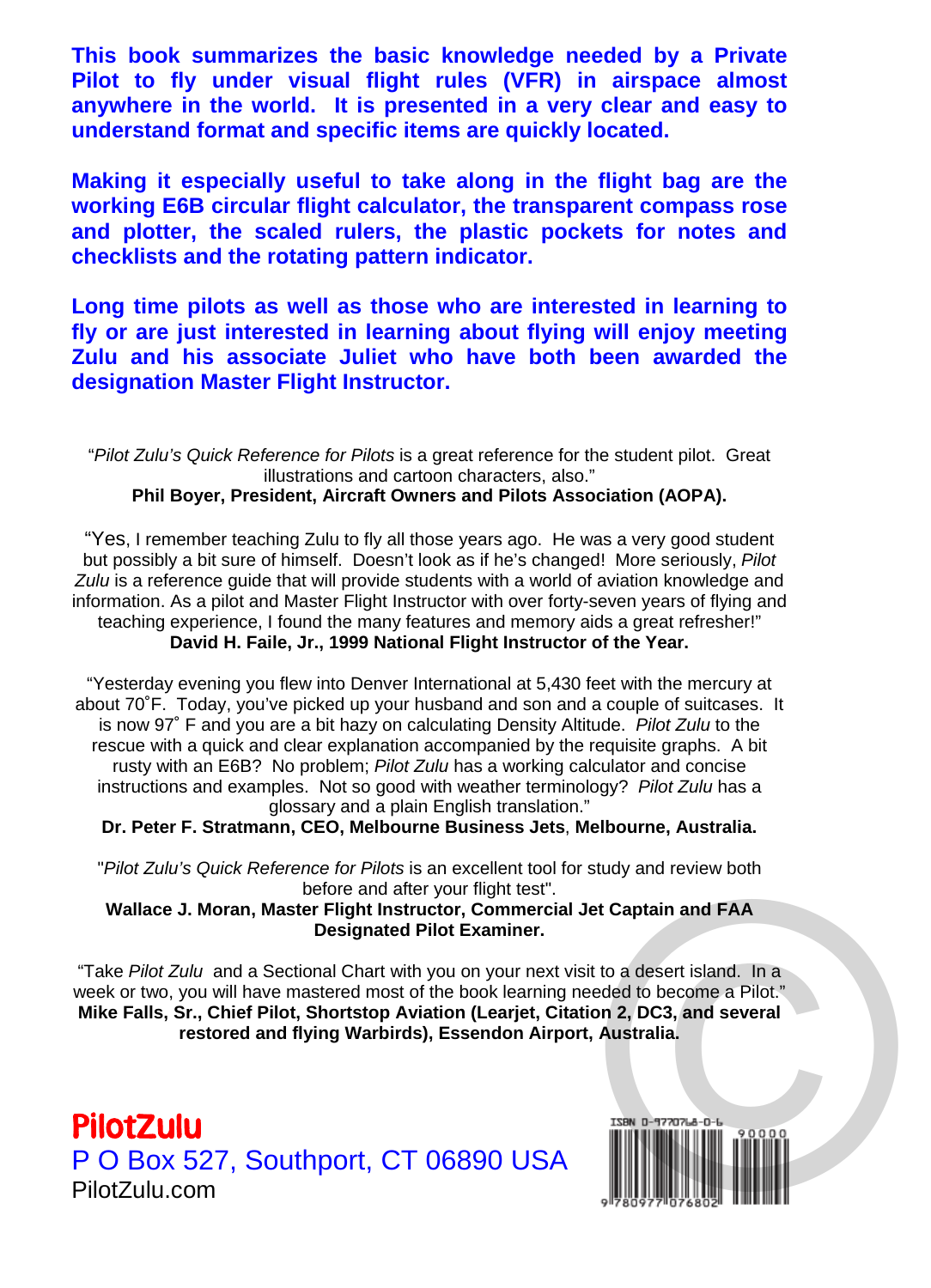

**AEROBATICS:** The term Aerobatics refers to the sport of performing precision maneuvers such as rolls, loops, stalls, spins, and dives with an airplane. Anyone who has read all the way through the preceding chapters deserves a little fun!

There are three basic aerobatic maneuvers; a roll, a loop and a spin, each a rotation around one of the three axes (longitudinal, lateral and vertical), which are perpendicular to each other and which intersect at the aircraft's center of gravity. In three dimensional space, an axis is a line around which rotation occurs. Rotation around the longitudinal axis, which is a line drawn from the nose of the aircraft to the tail, is called a bank or roll. Rotation around the lateral axis, which is a line drawn from wingtip to wingtip, is called pitch. Rotation around the vertical axis, which is a line drawn from top to bottom of the aircraft, is termed yaw. Each axis relates to the position of the aircraft regardless of its orientation to the earth.

More complicated aerobatics are combinations of the three basic maneuvers with lines (flown horizontally, vertically or angled), and gyroscopic and tumbling maneuvers using the torque provided by the engine and propeller. In this section, we will show each of the basic maneuvers and then show some of the combinations.

**NOTATION:** In aerobatics, as in dance and music, there is a system of notation or shorthand which uses symbols to describe physical movement in three dimensions. The system is known as the Aresti System, named for its creator, Spanish pilot Jose Luis Aresti. The system was developed in the early 1960's and quickly adopted by the Federation Aeronautique Interanationale (FAI) in Lausanne, Switzerland which is the non governmental international body formed in 1905 for the purpose of furthering aeronautical activity worldwide. In the US, the International Aerobatic Club (a division of the Experimental Aircraft Association, Inc. and of the National Aeronautic Association) is responsible for promoting the sport of aerobatics under the regulations of the FAI. Three typical Aresti symbols are shown below, a Cuban Eight, an English Bunt, and a Tail Slide.



*All Aresti Symbols - Wikipedia*

**AIRCRAFT:** Many different types of aircraft have been designed and certified to be used in aerobatics and they include high wing and low wing aircraft as well as biplanes. Aerobatic aircraft differ from normal aircraft in that they are designed to withstand greater stresses and often have fuel and oil systems which will function when inverted.



The **Extra 300L**, which we have used as a model in the following pages, competes in the unlimited category and is approved to plus/minus 10G's, has a roll rate of up to 400º per second and will cruise at 170 knots. It has two seats in a tandem arrangement, fixed landing gear, a constant speed propeller, and a six cylinder 300 HP engine. And, it is a great looking airplane!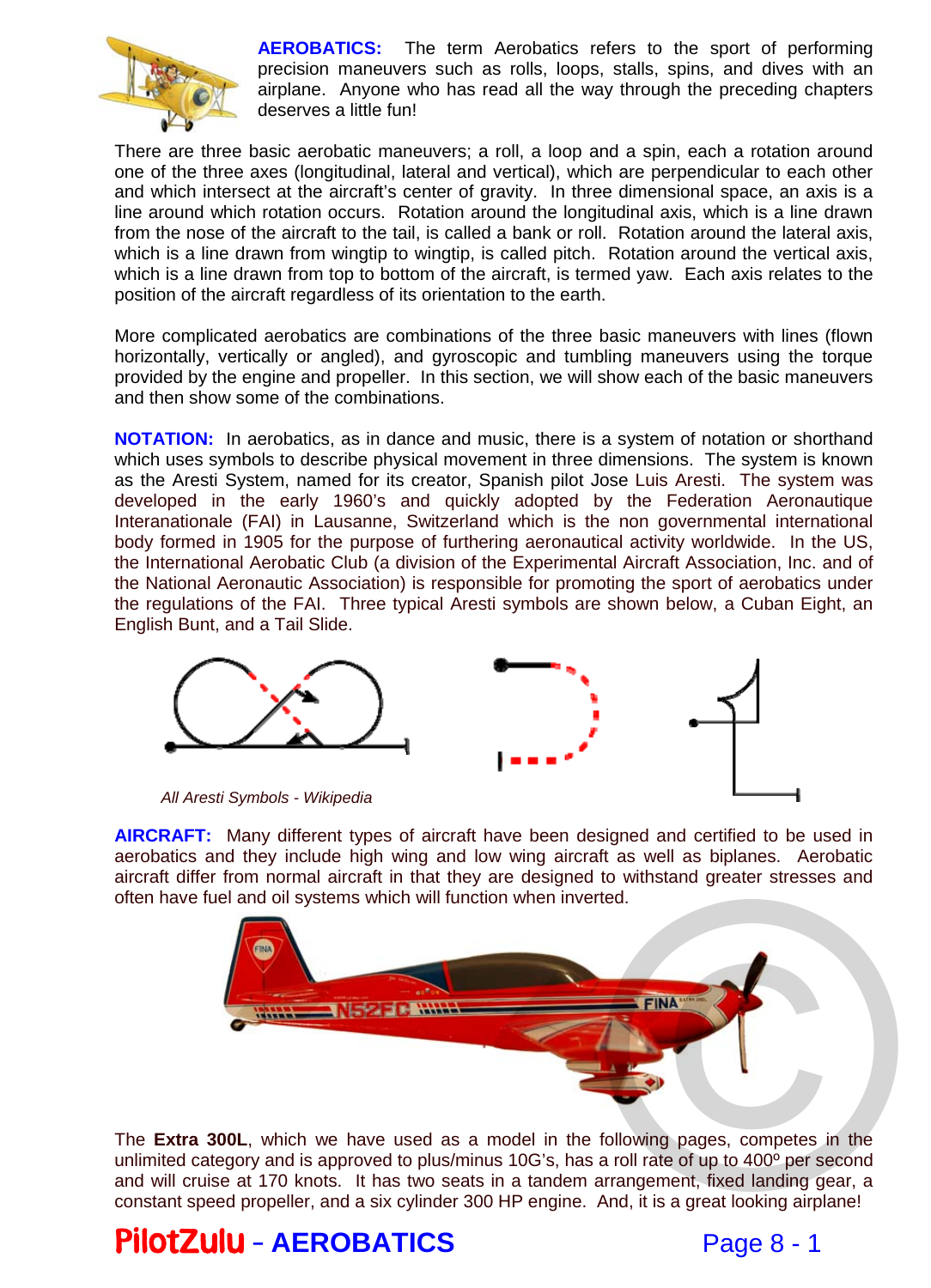**AEROBATIC MANEUVERS - ROLLS:** A roll is a rotation around the longitudinal axis of the aircraft. Types of rolls include an **aileron roll**, a **hesitation roll**, a **slow roll**, a **barrel roll** and a **snap roll**.

An **aileron roll** is performed by using the ailerons to initiate and control the roll, and using the rudder for coordination, to minimize yaw or movement away from the longitudinal axis. A four or eight point aileron roll with a short hesitation at each point is termed a **Hesitation Roll**. The Aresti symbol for an eight point roll is shown below on the left. The starting point for the aircraft is the black dot on the left. Moving to the right along the straight line represents upright flight, and the arrow indicates an eight point roll to the left. The symbol for a simple aileron roll (without hesitation) is as shown below on the left, but omitting the number.

A **barrel roll** is a maneuver where the aircraft is rolled around an imaginary point at 45º to the original flight path. The pilot is completing both a loop and a roll at the same time. The path of the aircraft resembles a horizontal corkscrew or stretched out spring. Done expertly, this maneuver places very little stress on the aircraft and its passengers. The Aresti symbol is shown below on the right.



Bob Hoover, a very well known and expert US pilot, used a barrel roll as one of the maneuvers to demonstrate the capabilities of a twin-engined piston business aircraft known as the Shrike Commander. He would put a drinking glass on the top of the panel in front of him and then slowly pour it full of iced tea while guiding the aircraft through a complete barrel roll. In an interview, he maintained that passengers riding with him could hold a cup of coffee right through a barrel roll and never spill a drop.

A **snap roll** does roll an aircraft around its longitudinal axis, but the aerodynamics of a snap roll are similar to those experienced in a spin so we will describe this maneuver under that heading.

**EXAMPLE:** We have used an eight point aileron roll as an example on the next page. In this and in the other examples used, the maneuver is compressed in order to show an entire maneuver on one page without making the miniature airplane even smaller. In this case we show a roll to the right though beginning aerobatic pilots often find it easier to roll to the left. Techniques differ somewhat depending on the aircraft and the following procedures are intended only to give the reader a feel for what is required to perform a specific maneuver. No one should attempt these maneuvers without appropriate instruction.

To reach the desired entry speed it is sometimes necessary to ease the nose over prior to beginning the roll. At the entry point, the nose is usually pulled up to an attitude between  $10<sup>o</sup>$  and  $30<sup>o</sup>$ , wings level. This is done to prevent coming out of the roll in a nose low position. In competitions where high performance aircraft are used, rolls are flown in a straight line. The maneuver is then initiated with right aileron and rudder as if entering a steep turn. As the aircraft passes a 45º bank, less rudder is used and as the bank passes 90º, back pressure on the control column is slowly relaxed. Additional right aileron is applied to maintain the speed of the roll. As the aircraft rolls inverted (180º) and then through 270º, more right rudder is applied and as 300º is passed, more back pressure is applied and then all aileron, rudder and elevator deflections are gradually reduced as the wings come level. Then into it easier to form to the left.<br>and the following procedures are<br>d to perform a specific maneuver.<br>te instruction.<br>ary to ease the nose over prior to<br>pulled up to an attitude between<br>ing out of the roll in a nose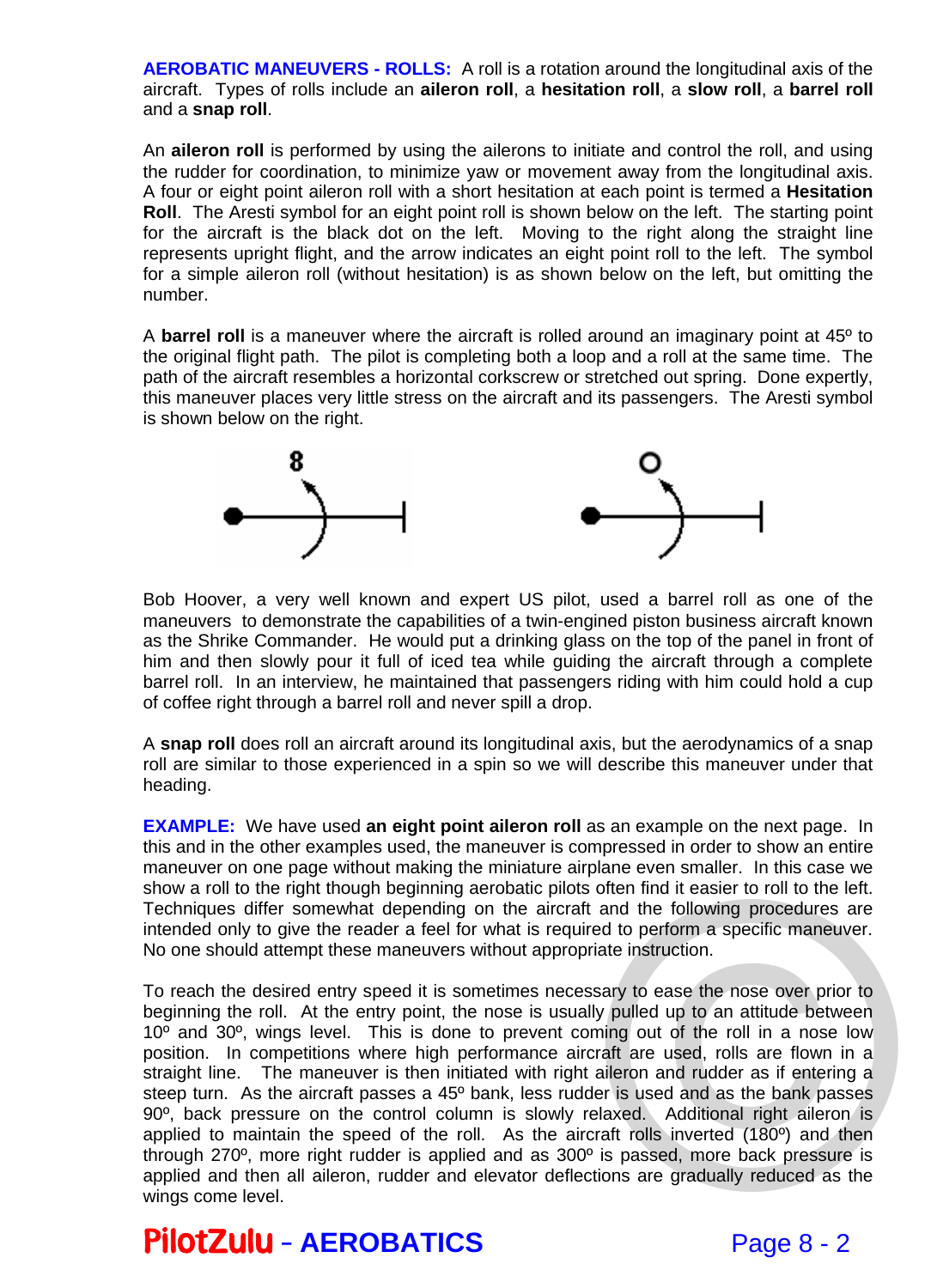

PilotZulu – **AEROBATICS** 

Page 8 - 3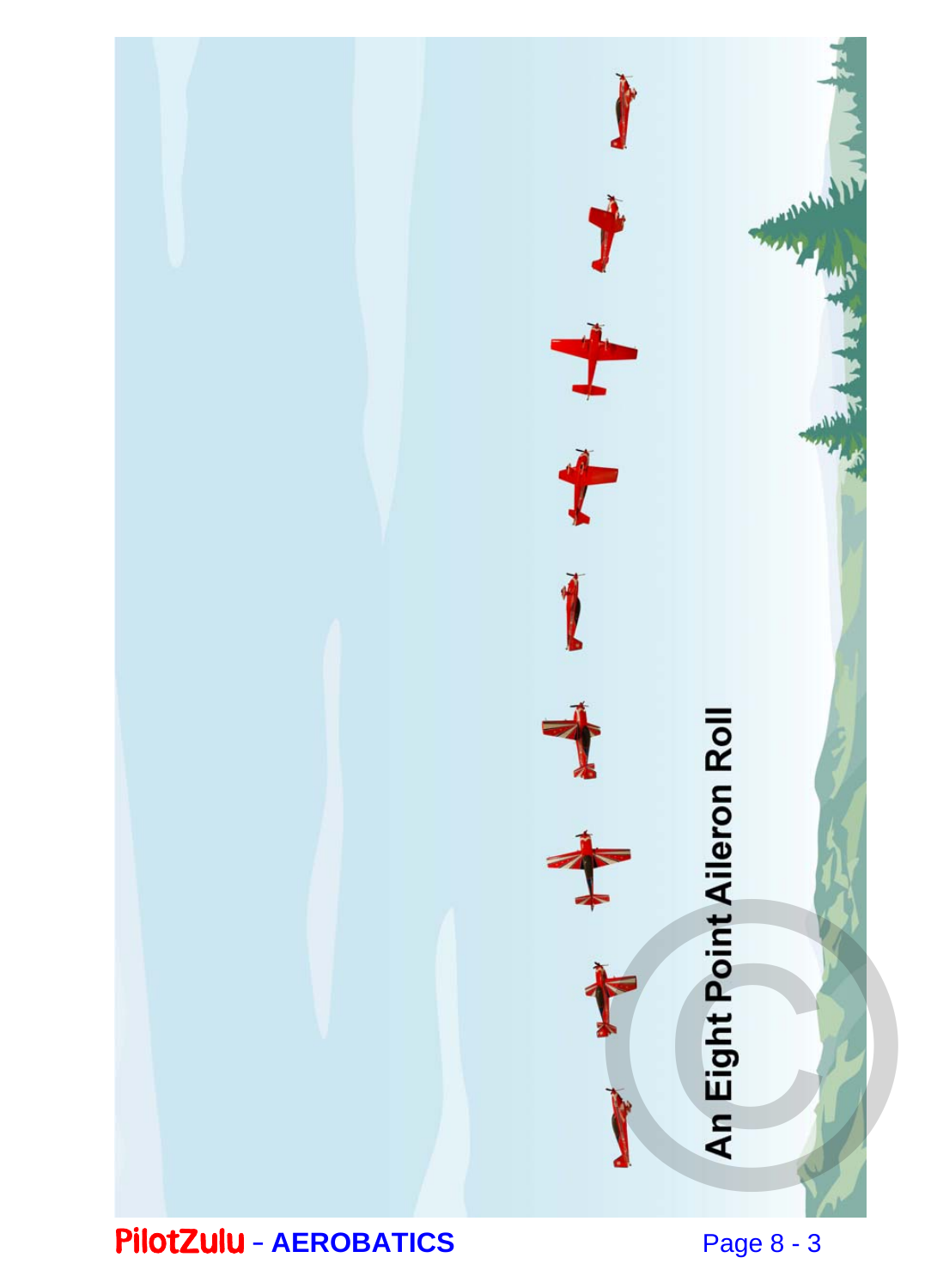**AEROBATIC MANEUVERS - LOOPS:** A loop is a rotation around the lateral axis of the aircraft. Types of loops include a basic round **Loop**, an **Immelmann** turn, a **Split S** and varieties of a **Cuban Eight**.

A basic round **Loop** is self explanatory and the Aresti illustration is shown below to the left. An **Immelmann** turn (usually just called an Immelmann) and a **Split S** are variations of a loop which result in a change of direction. The Immelmann, shown below in the center, is a half loop up leaving the aircraft inverted. A half roll, indicated by the downward pointing arrow, brings the aircraft upright and flying in the opposite direction. The maneuver is named for Max Immelmann, a German World War I flying ace who was killed midway through the war at the age of 25. The Split S, shown on the right below, is the reverse of an Immelmann and trades altitude for speed while also reversing direction.



Another variation of a loop is the **Cuban Eight**. There are many varieties of this maneuver, a half Cuban Eight, a reverse Cuban Eight, and various inverted Cuban Eights. We show a **Half Cuban Eight** below (a full Cuban Eight is illustrated earlier). The red dashed line represents inverted flight and the downward pointing arrow shows a half roll back to upright.



**EXAMPLES:** On the next page, we use our Extra 300L to illustrate a **Loop** and an **Immelmann**. The **loop** requires the attainment of a designated entry speed which may require easing the nose over prior to the loop. When the proper speed is reached, begin a smooth pull up. Full power is used as the nose moves up to vertical. As the aircraft moves past the vertical, speed will be decreasing and more back pressure will be needed. The controls will be getting lighter. As the aircraft approaches the inverted position, back pressure is eased off somewhat and then increased carefully again on the back side of the loop. Throughout the loop, check that the wings are level. Power is reduced as the aircraft becomes vertical on the back side unless the aircraft has a constant speed propeller, in which case settings for RPM and manifold pressure can remain the same. Be careful on the pull-up not to use too much back pressure too quickly to avoid adding to the stress on the aircraft and passengers and possibly resulting in a stall. II be needed. The controls will be<br>ition, back pressure is eased off<br>side of the loop. Throughout the<br>e aircraft becomes vertical on the<br>i, in which case settings for RPM<br>the pull-up not to use too much<br>the aircraft and pa

An **Immelmann** follows the same procedures through a half loop, followed by a roll-out at the top.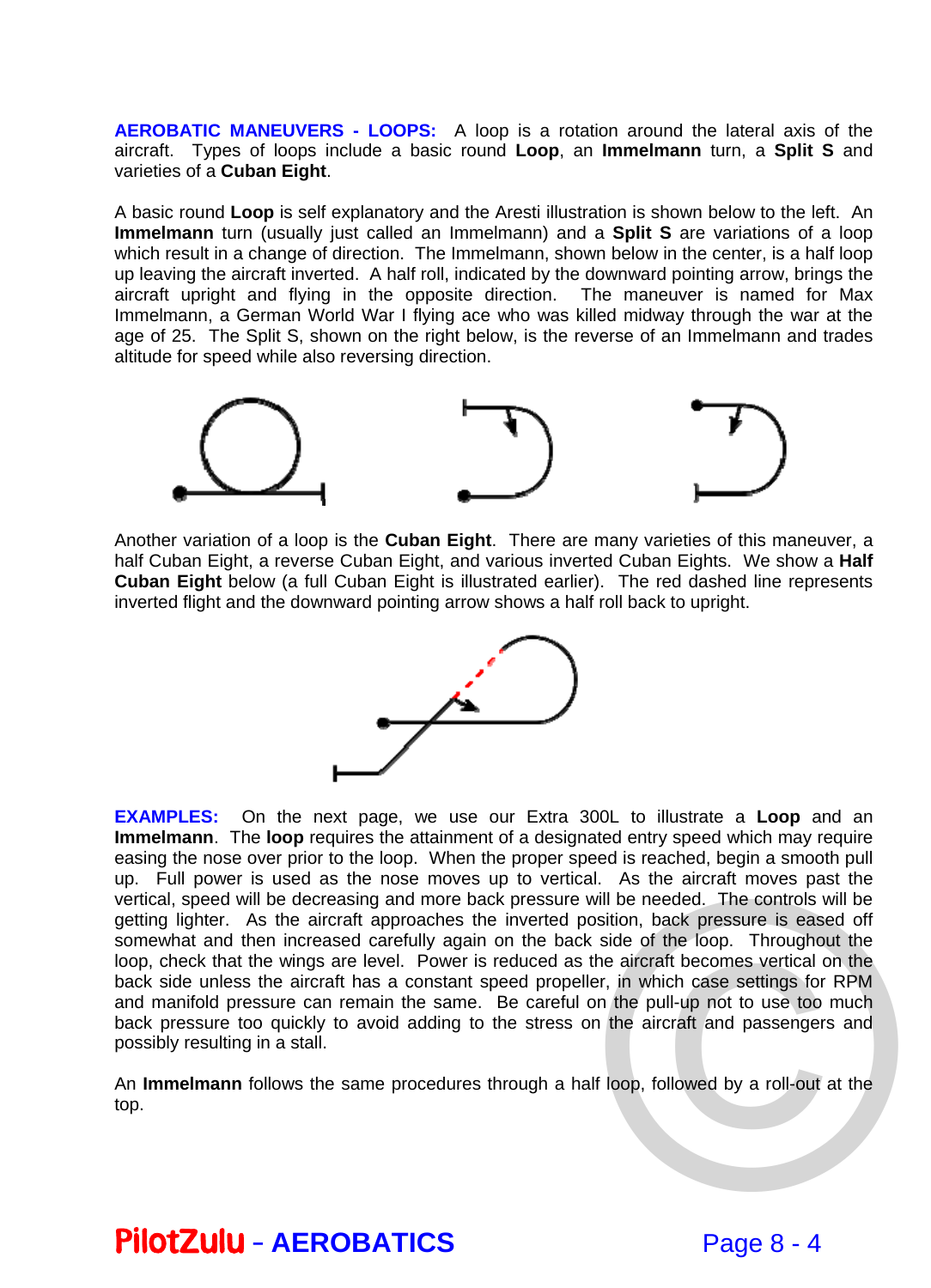

PilotZulu – **AEROBATICS** 

Page 8 - 5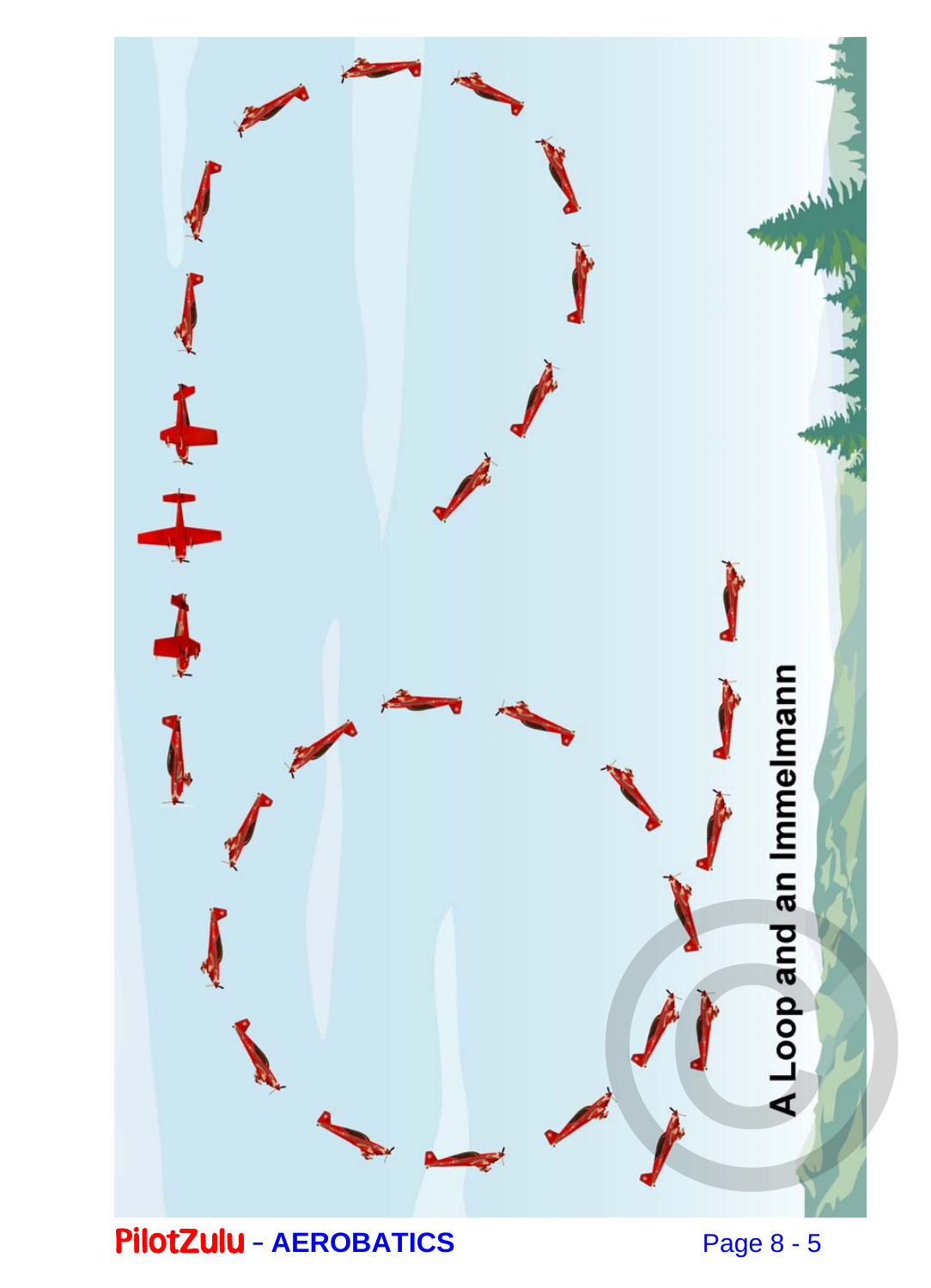**AEROBATIC MANEUVERS - SPINS:** A spin is a rotation around the vertical axis of the aircraft where one wing is stalled before the other causing the aircraft to fall off and rotate, usually nose down. A **spin** is an integral part of some more advanced aerobatic maneuvers. Spins include **normal spins, inverted spins** and **flat spins.** The Aresti symbol for a spin is the left hand figure below, and we illustrate a spin on the next page.

A **snap roll** can be described as a horizontal spin where one wing is stalled. While traveling at a speed higher than the normal stall speed, the aircraft is quickly stalled by applying positive g forces, using up elevator (the control column pulled back), while applying full rudder in the direction of the desired roll. Because one wing is stalled while the other is still flying and because the aircraft retains momentum, it will roll quickly in the direction of the rudder deflection. Recovery is initiated at about 270º of rotation by applying full opposite rudder and moving the control column forward bringing the elevator down. A snap roll happens very quickly and the roll rate can be very fast. Sometimes the ailerons are used to assist in beginning and ending the maneuver. The Aresti symbol for a snap roll is the center figure shown below.

A **hammerhead** is another vertical maneuver which also rotates around the vertical axis. The Aresti symbol is shown below to the right, and we illustrate a hammerhead on the next page.



**EXAMPLES:** On the next page, we use our Extra 300L to illustrate a **spin** and a **hammerhead**. The **spin** is initiated from a flaps-up stall where power is reduced and the aircraft is pulled up using up elevator (control column back). As the stall begins, full rudder is applied in the direction of the desired spin. The wing on that side stalls and loses lift more rapidly than the other wing and drops rapidly causing the aircraft to begin a rotating motion, usually nose down. Recovery for most aircraft is initiated by reducing power, neutralizing the ailerons, applying full opposite rudder so that both wings are equally stalled, and briskly pushing the control column forward to break the stall. As rotation stops, the pilot neutralizes the rudder and eases back on the control column to pull out of the dive.

The **hammerhead** (illustrated on the next page) begins with a vertical climb which is continued until the aircraft has nearly stopped. At that point, the pilot applies full left rudder, causing the aircraft to pivot sideways to the left until it is pointing straight down. Some right aileron is applied to maintain the vertical plane. The pilot eases out of the dive and ends up flying in the opposite direction.

**NOTE:** The reader should note that the material in this section is provided for illustrative purposes only and is not intended to be an accurate guide to the various maneuvers shown. The illustrations deliberately compress the aerobics into an unrealistically small area so that they can be depicted on a printed page without further reducing the size of the little airplane which is demonstrating the maneuver. Each aerobatic aircraft requires control inputs which are specific to that type of aircraft. No person should attempt any of these maneuvers without specific training with an experienced instructor in an aircraft designed and maintained for the purpose and at appropriate altitudes and in appropriate weather conditions. Parachutes are routinely worn by pilots and passengers when aerobatic maneuvers are performed. The applicable FAA, CAA or other national regulations should be consulted by anyone contemplating aerobatics. pplies full left rudder, causing the<br>ght down. Some right aileron is<br>the dive and ends up flying in the<br>ection is provided for illustrative<br>to the various maneuvers shown.<br>unrealistically small area so that<br>cing the size o